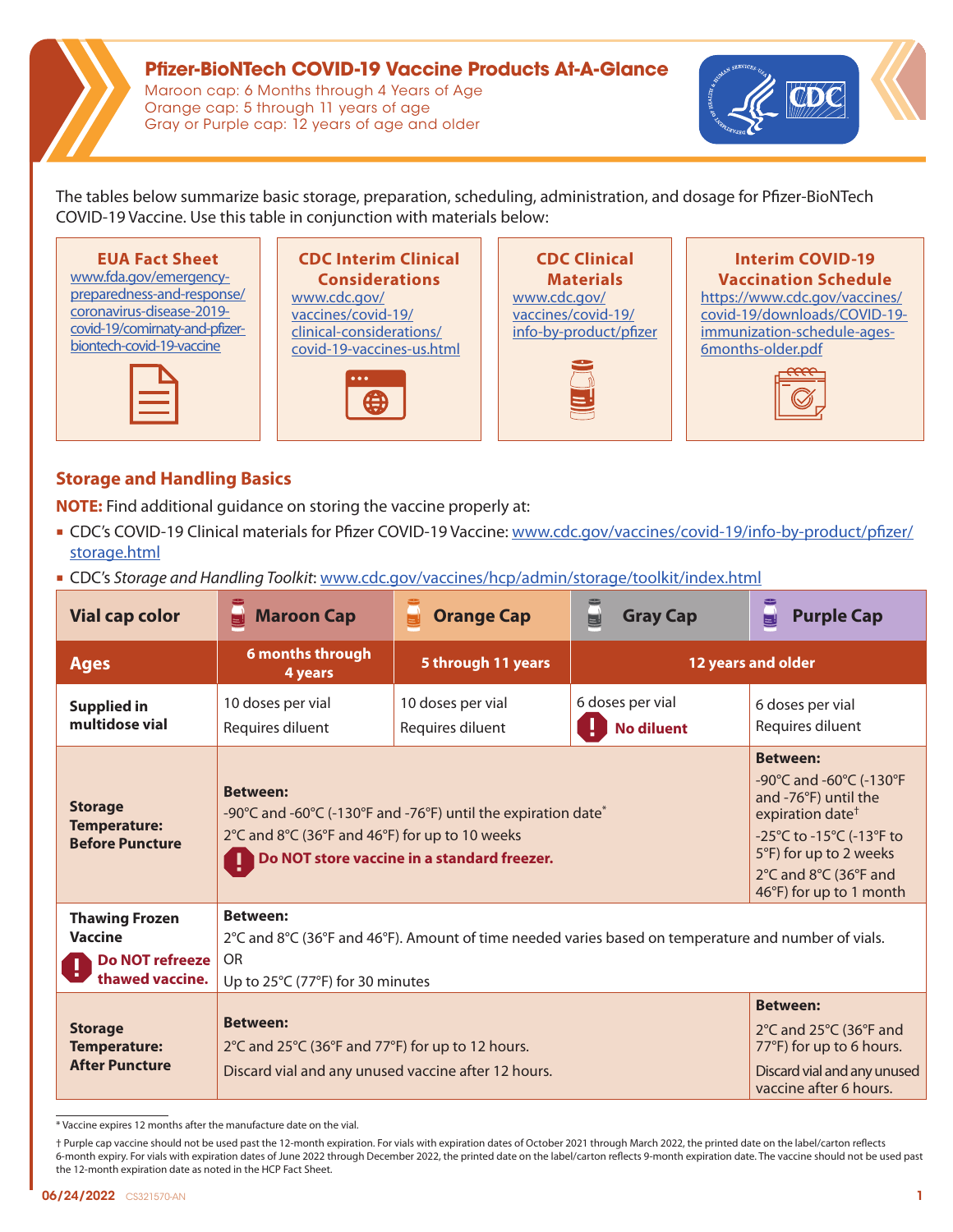

**Pfizer-BioNTech COVID-19 Vaccine Products At-A-Glance**  Maroon cap: 6 Months through 4 Years of Age Orange cap: 5 through 11 years of age Gray or Purple cap: 12 years of age and older



## **Preparation and Administration Basics**

**NOTE:** Find additional guidance on properly preparing and administering the vaccine at:

- CDC's COVID-19 Clinical materials for Pfizer-BioNTech COVID-19 Vaccine: [www.cdc.gov/vaccines/covid-19/info-by](https://www.cdc.gov/vaccines/covid-19/info-by-product/pfizer/administration.html)[product/pfizer/administration.html](https://www.cdc.gov/vaccines/covid-19/info-by-product/pfizer/administration.html)
- CDC's Vaccine administration library: [www.cdc.gov/vaccines/hcp/admin/resource-library.html](https://www.cdc.gov/vaccines/hcp/admin/resource-library.html)

#### **Preparation**

| <b>Vial cap color</b> | <b>Maroon Cap</b>           | <b>Orange Cap</b>         | <b>Gray Cap</b>           | <b>Purple Cap</b>        |
|-----------------------|-----------------------------|---------------------------|---------------------------|--------------------------|
|                       | 틸                           | u                         | U                         | U                        |
| <b>Ages</b>           | 6 months through<br>4 years | 5 through 11 years        | 12 years and older        |                          |
| Diluent*              | 2.2 mL per vial             | 1.3 mL per vial           | <b>No diluent</b>         | 1.8 mL per vial          |
| Beyond-use date/      | Use within 12 hours after   | Use within 12 hours after | Use within 12 hours after | Use within 6 hours after |
| time                  | mixing.                     | mixing.                   | first puncture.           | mixing.                  |

\* Diluent: Use sterile 0.9% sodium chloride (normal saline, preservative-free) included in the ancillary supply kit. Do not use bacteriostatic 0.9% sodium chloride or any other diluent.

### **Administration**

| <b>Recipient's Age</b>        | <b>Use</b>                                               | <b>Administer</b> | Route        | <b>Needle gauge and</b><br>length    | <b>Site</b>                                                                                      |
|-------------------------------|----------------------------------------------------------|-------------------|--------------|--------------------------------------|--------------------------------------------------------------------------------------------------|
| $6$ months<br>through 4 years | <b>Maroon cap and</b><br>maroon bordered<br><b>label</b> | $0.2$ mL          | IM injection | 22-25 gauge, 1"                      | 6 months - 2 years of age:<br>Vastus lateralis muscle in the<br>anterolateral thigh <sup>+</sup> |
|                               |                                                          |                   |              |                                      | 3 years and older: Deltoid<br>muscle in the upper arm <sup>#</sup>                               |
| $5 - 11$ years                | Orange cap and<br>orange bordered label                  | $0.2$ mL          | IM injection | 22-25 gauge, 1"                      | Deltoid muscle in the upper $arm^{\ddagger}$                                                     |
| 12 years of age<br>and older  | <b>Gray cap and gray</b><br>bordered label               | $0.3$ mL          | IM injection | $22-25$ gauge,<br>$1 - 1\frac{1}{2}$ | Deltoid muscle in the upper arm <sup><math>\ddagger</math></sup>                                 |
|                               | <b>Purple cap and purple</b><br>bordered label           | $0.3$ mL          | IM injection | $22-25$ gauge,<br>$1 - 1\frac{1}{2}$ | Deltoid muscle in the upper arm <sup>#</sup>                                                     |

† The deltoid muscle in the upper arm may be used if the muscle mass is adequate.

‡ Vastus lateralis muscle in the anterolateral thigh may be used.